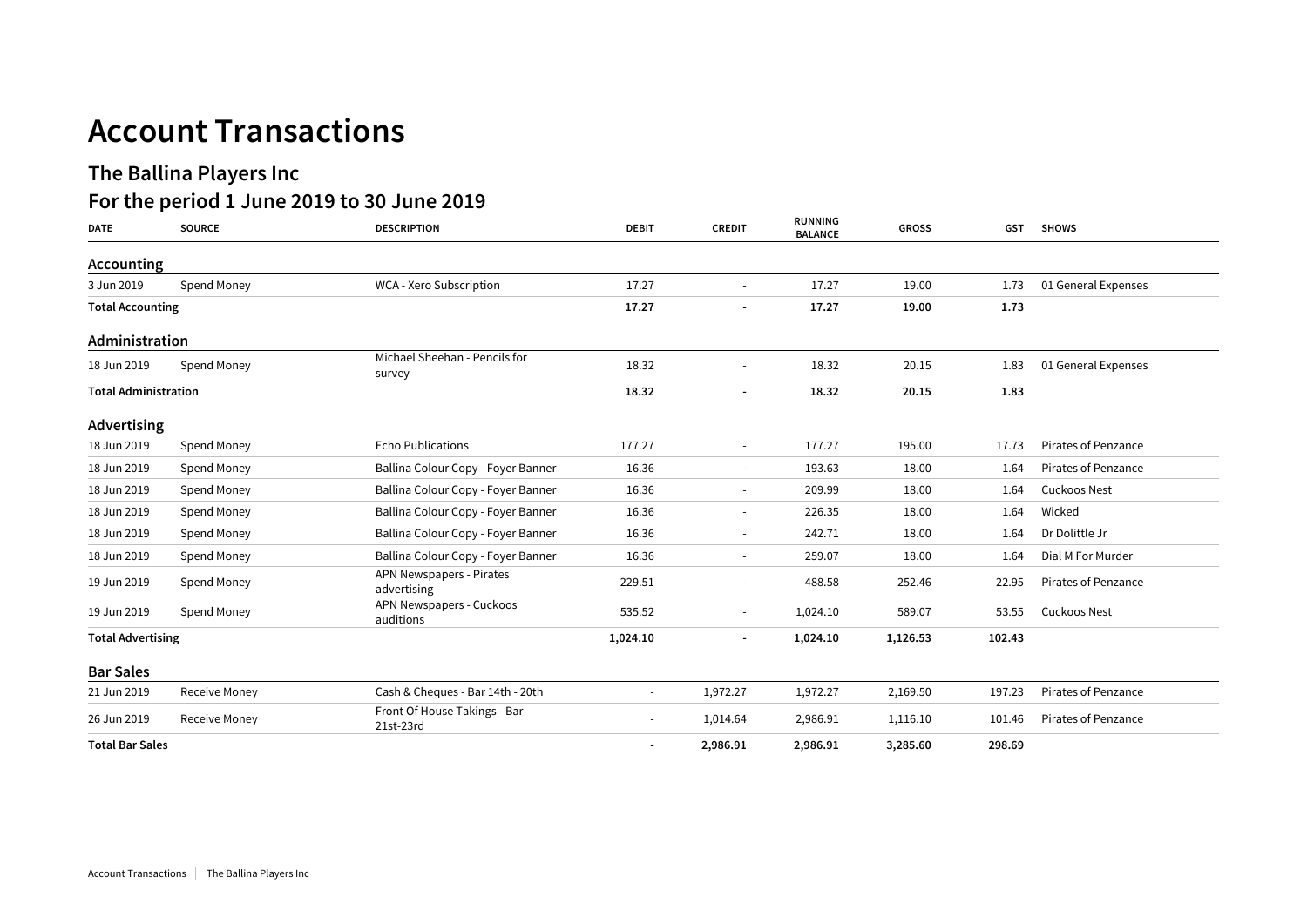| <b>DATE</b>                         | <b>SOURCE</b>                          | <b>DESCRIPTION</b>                              | <b>DEBIT</b>             | <b>CREDIT</b>            | <b>RUNNING</b><br><b>BALANCE</b> | <b>GROSS</b>             | GST                      | <b>SHOWS</b>               |
|-------------------------------------|----------------------------------------|-------------------------------------------------|--------------------------|--------------------------|----------------------------------|--------------------------|--------------------------|----------------------------|
| <b>Beverage Sales</b>               |                                        |                                                 |                          |                          |                                  |                          |                          |                            |
| 21 Jun 2019                         | <b>Receive Money</b>                   | Cash & Cheques - Tea & Coffee 14th<br>$-20th$   |                          | 130.00                   | 130.00                           | 143.00                   | 13.00                    | Pirates of Penzance        |
| 26 Jun 2019                         | <b>Receive Money</b>                   | Front Of House Takings - Tea &<br>Coffee        |                          | 190.91                   | 320.91                           | 210.00                   | 19.09                    | Pirates of Penzance        |
| <b>Total Beverage Sales</b>         |                                        | $\overline{\phantom{a}}$                        | 320.91                   | 320.91                   | 353.00                           | 32.09                    |                          |                            |
| <b>Cash Float</b>                   |                                        |                                                 |                          |                          |                                  |                          |                          |                            |
| <b>Opening Balance</b>              |                                        |                                                 | $\overline{\phantom{a}}$ | $\blacksquare$           | ÷,                               | $\blacksquare$           | ٠                        |                            |
| 13 Jun 2019                         | Spend Money                            | Front Of House - Cash Float                     | 1,790.00                 | $\blacksquare$           | 1,790.00                         | 1,790.00                 |                          |                            |
| <b>Total Cash Float</b>             |                                        |                                                 | 1,790.00                 | $\overline{\phantom{a}}$ | 1,790.00                         | 1,790.00                 | $\overline{a}$           |                            |
| <b>Closing Balance</b>              |                                        |                                                 | 1,790.00                 | $\overline{\phantom{a}}$ | 1,790.00                         | $\overline{\phantom{a}}$ | $\overline{\phantom{a}}$ |                            |
| Cleaning                            |                                        |                                                 |                          |                          |                                  |                          |                          |                            |
| 3 Jun 2019                          | Spend Money                            | <b>Clarity Cleaning</b>                         | 181.82                   | $\overline{a}$           | 181.82                           | 200.00                   | 18.18                    | 01 General Expenses        |
| <b>Total Cleaning</b>               |                                        |                                                 | 181.82                   | ä,                       | 181.82                           | 200.00                   | 18.18                    |                            |
|                                     | <b>Cost of Sales - Beverages</b>       |                                                 |                          |                          |                                  |                          |                          |                            |
| 18 Jun 2019                         | Spend Money                            | Warwick Binney - Milk & Juice                   | 58.55                    | $\overline{\phantom{a}}$ | 58.55                            | 64.40                    | 5.85                     | Pirates of Penzance        |
|                                     | <b>Total Cost of Sales - Beverages</b> |                                                 | 58.55                    |                          | 58.55                            | 64.40                    | 5.85                     |                            |
|                                     | <b>Cost of Sales - Catering</b>        |                                                 |                          |                          |                                  |                          |                          |                            |
| 19 Jun 2019                         | Spend Money                            | Elizabeth Johnstone - Opening<br>night catering | 204.01                   | L,                       | 204.01                           | 224.41                   | 20.40                    | Pirates of Penzance        |
|                                     | <b>Total Cost of Sales - Catering</b>  |                                                 | 204.01                   | $\blacksquare$           | 204.01                           | 224.41                   | 20.40                    |                            |
| <b>Cost of Sales - Tickets</b>      |                                        |                                                 |                          |                          |                                  |                          |                          |                            |
| 3 Jun 2019                          | Spend Money                            | Seat Advisor                                    | 282.10                   | $\sim$                   | 282.10                           | 310.31                   | 28.21                    | <b>Pirates of Penzance</b> |
| 4 Jun 2019                          | Spend Money                            | Secure Pay                                      | 31.32                    | $\overline{\phantom{a}}$ | 313.42                           | 34.45                    | 3.13                     | Pirates of Penzance        |
|                                     | <b>Total Cost of Sales - Tickets</b>   |                                                 | 313.42                   | ٠                        | 313.42                           | 344.76                   | 31.34                    |                            |
| <b>Costume &amp; Set Hire</b>       |                                        |                                                 |                          |                          |                                  |                          |                          |                            |
| 13 Jun 2019                         | <b>Receive Money</b>                   | William Kutana - Hire army uniform              |                          | 22.73                    | 22.73                            | 25.00                    | 2.27                     | 01 General Expenses        |
| <b>Total Costume &amp; Set Hire</b> |                                        |                                                 | $\overline{\phantom{a}}$ | 22.73                    | 22.73                            | 25.00                    | 2.27                     |                            |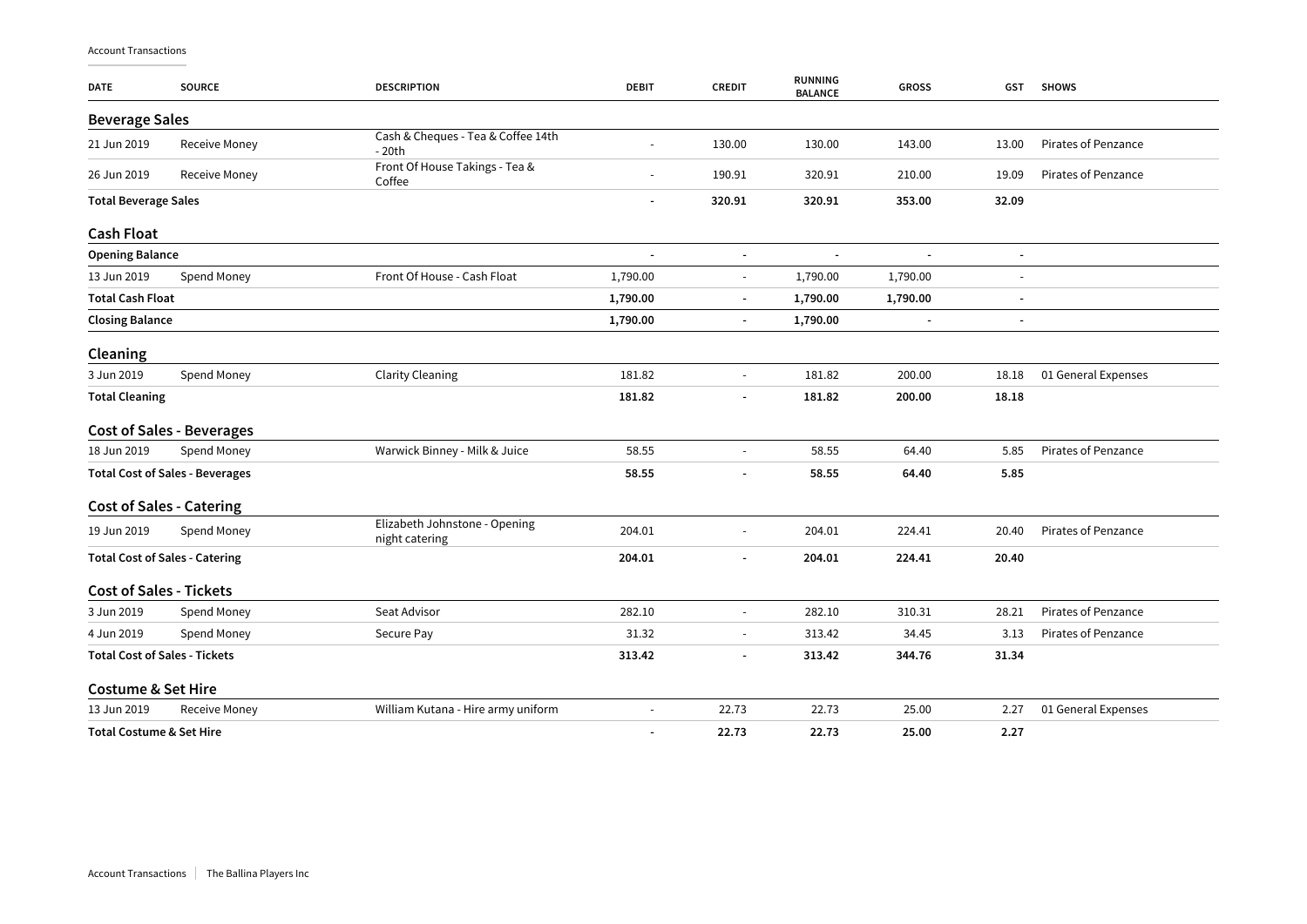| <b>DATE</b>                  | <b>SOURCE</b>        | <b>DESCRIPTION</b>               | <b>DEBIT</b> | <b>CREDIT</b>            | <b>RUNNING</b><br><b>BALANCE</b> | <b>GROSS</b> | <b>GST</b> | <b>SHOWS</b>               |
|------------------------------|----------------------|----------------------------------|--------------|--------------------------|----------------------------------|--------------|------------|----------------------------|
| <b>Costume Advance</b>       |                      |                                  |              |                          |                                  |              |            |                            |
| <b>Opening Balance</b>       |                      |                                  |              |                          |                                  |              |            |                            |
| 4 Jun 2019                   | Spend Money          | Sue Rado                         | 200.00       | $\sim$                   | 200.00                           | 200.00       |            | <b>Cuckoos Nest</b>        |
| <b>Total Costume Advance</b> |                      |                                  | 200.00       | $\overline{a}$           | 200.00                           | 200.00       |            |                            |
| <b>Closing Balance</b>       |                      |                                  | 200.00       |                          | 200.00                           |              |            |                            |
| Costumes                     |                      |                                  |              |                          |                                  |              |            |                            |
| 3 Jun 2019                   | Spend Money          | Hillary Goodsell - Trio nighties | 101.16       | $\blacksquare$           | 101.16                           | 111.28       | 10.12      | <b>Pirates of Penzance</b> |
| 18 Jun 2019                  | Spend Money          | Breanna Gatt - Corsets           | 136.36       | $\overline{\phantom{a}}$ | 237.52                           | 150.00       | 13.64      | Beauty & the Beast         |
| <b>Total Costumes</b>        |                      |                                  | 237.52       | $\blacksquare$           | 237.52                           | 261.28       | 23.76      |                            |
| <b>GST</b>                   |                      |                                  |              |                          |                                  |              |            |                            |
| <b>Opening Balance</b>       |                      |                                  | 3,654.37     |                          | (3,654.37)                       |              |            |                            |
| 3 Jun 2019                   | <b>Receive Money</b> | Flexipay                         |              | 31.64                    | (3,622.73)                       | 31.64        |            | <b>Pirates of Penzance</b> |
| 3 Jun 2019                   | Spend Money          | Seat Advisor                     | 28.21        | $\overline{\phantom{a}}$ | (3,650.94)                       | (28.21)      |            | <b>Pirates of Penzance</b> |
| 3 Jun 2019                   | Receive Money        | Flexipay                         |              | 14.00                    | (3,636.94)                       | 14.00        |            | Pirates of Penzance        |
| 3 Jun 2019                   | Spend Money          | <b>WCA</b>                       | 1.73         | $\overline{\phantom{a}}$ | (3,638.67)                       | (1.73)       |            | 01 General Expenses        |
| 3 Jun 2019                   | Spend Money          | Hillary Goodsell                 | 10.12        | $\overline{\phantom{a}}$ | (3,648.79)                       | (10.12)      |            | Pirates of Penzance        |
| 3 Jun 2019                   | Spend Money          | Copy That                        | 1.14         | $\sim$                   | (3,649.93)                       | (1.14)       |            | Pirates of Penzance        |
| 3 Jun 2019                   | Spend Money          | <b>Clarity Cleaning</b>          | 18.18        | $\sim$                   | (3,668.11)                       | (18.18)      |            | 01 General Expenses        |
| 3 Jun 2019                   | Spend Money          | Michael Sheehan                  | 7.27         | $\overline{\phantom{a}}$ | (3,675.38)                       | (7.27)       |            | <b>Pirates of Penzance</b> |
| 3 Jun 2019                   | Spend Money          | O'Neill & Co                     | 91.45        | $\sim$                   | (3,766.83)                       | (91.45)      |            | 01 General Expenses        |
| 4 Jun 2019                   | Spend Money          | Secure Pay                       | 3.13         | $\sim$                   | (3,769.96)                       | (3.13)       |            | <b>Pirates of Penzance</b> |
| 4 Jun 2019                   | <b>Receive Money</b> | Flexipay                         |              | 44.00                    | (3,725.96)                       | 44.00        |            | <b>Pirates of Penzance</b> |
| 5 Jun 2019                   | Receive Money        | Flexipay                         |              | 24.18                    | (3,701.78)                       | 24.18        |            | <b>Pirates of Penzance</b> |
| 6 Jun 2019                   | <b>Receive Money</b> | Flexipay                         |              | 42.18                    | (3,659.60)                       | 42.18        |            | Pirates of Penzance        |
| 7 Jun 2019                   | <b>Receive Money</b> | Flexipay                         |              | 43.09                    | (3,616.51)                       | 43.09        |            | Pirates of Penzance        |
| 10 Jun 2019                  | Receive Money        | Flexipay                         |              | 54.55                    | (3,561.96)                       | 54.55        |            | <b>Pirates of Penzance</b> |
| 10 Jun 2019                  | Receive Money        | Flexipay                         |              | 19.09                    | (3,542.87)                       | 19.09        |            | <b>Pirates of Penzance</b> |
| 10 Jun 2019                  | Receive Money        | Flexipay                         |              | 25.09                    | (3,517.78)                       | 25.09        |            | Pirates of Penzance        |
| 11 Jun 2019                  | <b>Receive Money</b> | Flexipay                         |              | 74.55                    | (3, 443.23)                      | 74.55        |            | Pirates of Penzance        |
| 12 Jun 2019                  | Receive Money        | Flexipay                         |              | 117.45                   | (3,325.78)                       | 117.45       |            | <b>Pirates of Penzance</b> |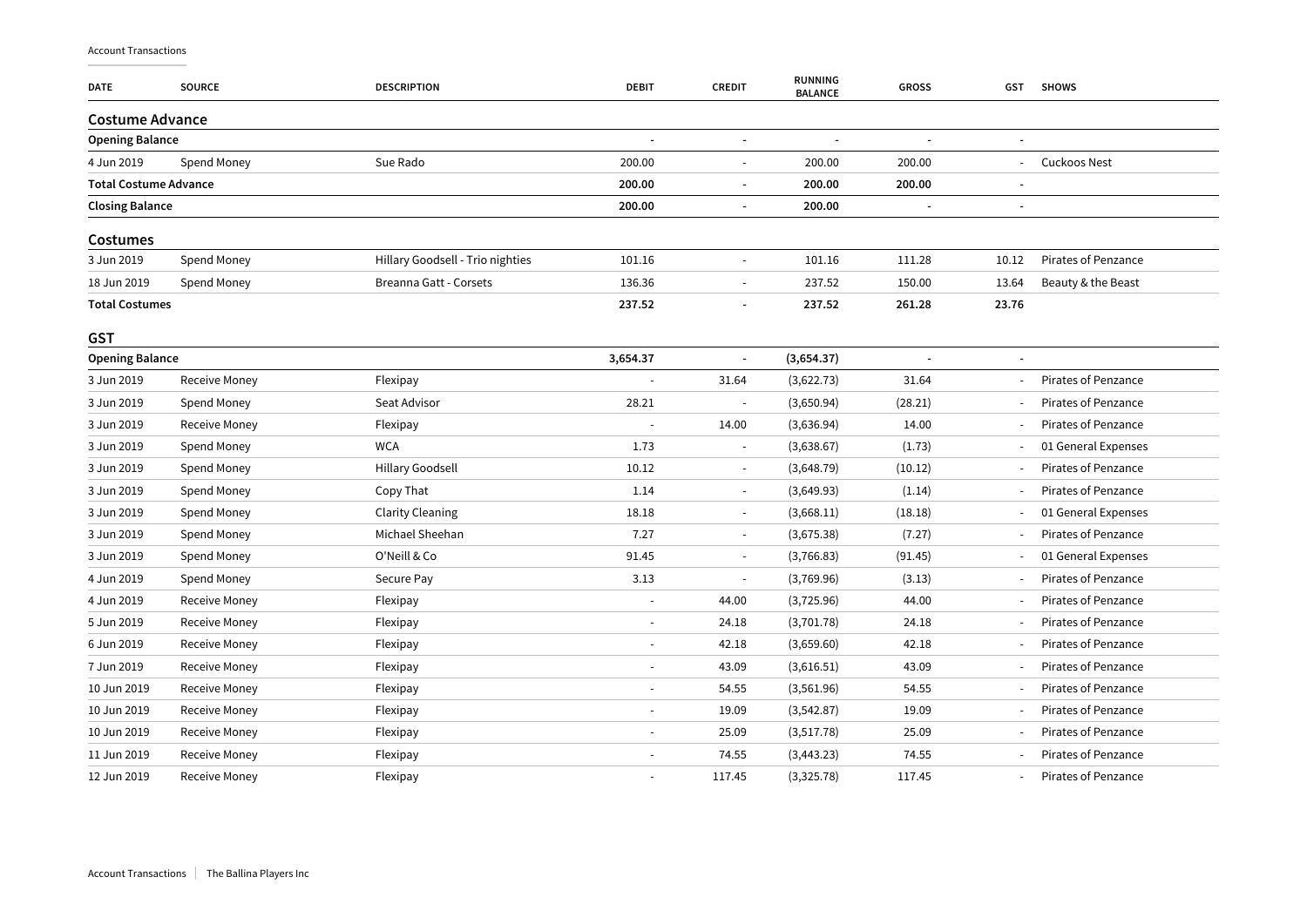| <b>DATE</b> | <b>SOURCE</b> | <b>DESCRIPTION</b>           | <b>DEBIT</b>   | <b>CREDIT</b>            | <b>RUNNING</b><br><b>BALANCE</b> | <b>GROSS</b> | GST | <b>SHOWS</b>               |
|-------------|---------------|------------------------------|----------------|--------------------------|----------------------------------|--------------|-----|----------------------------|
| 12 Jun 2019 | Spend Money   | Flexipay                     | 32.73          | ÷,                       | (3,358.51)                       | (32.73)      |     | <b>Pirates of Penzance</b> |
| 13 Jun 2019 | Receive Money | Just Funkin                  |                | 37.27                    | (3,321.24)                       | 37.27        |     | <b>Pirates of Penzance</b> |
| 13 Jun 2019 | Receive Money | Flexipay                     |                | 79.09                    | (3,242.15)                       | 79.09        |     | Pirates of Penzance        |
| 13 Jun 2019 | Receive Money | William Kutana               |                | 2.27                     | (3,239.88)                       | 2.27         |     | 01 General Expenses        |
| 14 Jun 2019 | Receive Money | Flexipay                     | $\blacksquare$ | 71.45                    | (3, 168.43)                      | 71.45        |     | <b>Pirates of Penzance</b> |
| 17 Jun 2019 | Receive Money | Flexipay                     | ä,             | 16.36                    | (3, 152.07)                      | 16.36        |     | <b>Pirates of Penzance</b> |
| 17 Jun 2019 | Receive Money | Flexipay                     |                | 39.82                    | (3, 112.25)                      | 39.82        |     | Pirates of Penzance        |
| 17 Jun 2019 | Receive Money | Flexipay                     |                | 69.09                    | (3,043.16)                       | 69.09        |     | <b>Pirates of Penzance</b> |
| 18 Jun 2019 | Spend Money   | <b>Warwick Binney</b>        | 5.85           |                          | (3,049.01)                       | (5.85)       |     | <b>Pirates of Penzance</b> |
| 18 Jun 2019 | Spend Money   | <b>Warwick Binney</b>        | 7.82           | $\frac{1}{2}$            | (3,056.83)                       | (7.82)       |     |                            |
| 18 Jun 2019 | Spend Money   | <b>Echo Publications</b>     | 17.73          | $\blacksquare$           | (3,074.56)                       | (17.73)      |     | <b>Pirates of Penzance</b> |
| 18 Jun 2019 | Receive Money | Flexipay                     |                | 88.00                    | (2,986.56)                       | 88.00        |     | Pirates of Penzance        |
| 18 Jun 2019 | Spend Money   | Breanna Gatt                 | 13.64          | ÷,                       | (3,000.20)                       | (13.64)      |     | Beauty & the Beast         |
| 18 Jun 2019 | Spend Money   | Weldcro                      | 13.53          |                          | (3,013.73)                       | (13.53)      |     | <b>Pirates of Penzance</b> |
| 18 Jun 2019 | Spend Money   | Weldcro                      | 13.53          | $\bar{a}$                | (3,027.26)                       | (13.53)      |     | <b>Cuckoos Nest</b>        |
| 18 Jun 2019 | Spend Money   | Weldcro                      | 13.53          |                          | (3,040.79)                       | (13.53)      |     | Wicked                     |
| 18 Jun 2019 | Spend Money   | Michael Sheehan              | 1.18           | L,                       | (3,041.97)                       | (1.18)       |     | Pirates of Penzance        |
| 18 Jun 2019 | Spend Money   | Michael Sheehan              | 1.83           | $\overline{\phantom{a}}$ | (3,043.80)                       | (1.83)       |     | 01 General Expenses        |
| 18 Jun 2019 | Spend Money   | <b>Ballina Colour Copy</b>   | 8.18           | $\overline{\phantom{m}}$ | (3,051.98)                       | (8.18)       |     | 01 General Expenses        |
| 18 Jun 2019 | Spend Money   | <b>Ballina Colour Copy</b>   | 34.64          | $\frac{1}{2}$            | (3,086.62)                       | (34.64)      |     | <b>Pirates of Penzance</b> |
| 18 Jun 2019 | Spend Money   | <b>Ballina Colour Copy</b>   | 1.64           | $\overline{\phantom{a}}$ | (3,088.26)                       | (1.64)       |     | <b>Cuckoos Nest</b>        |
| 18 Jun 2019 | Spend Money   | <b>Ballina Colour Copy</b>   | 1.64           | $\overline{\phantom{m}}$ | (3,089.90)                       | (1.64)       |     | Wicked                     |
| 18 Jun 2019 | Spend Money   | <b>Ballina Colour Copy</b>   | 1.64           | $\overline{\phantom{m}}$ | (3,091.54)                       | (1.64)       |     | Dr Dolittle Jr             |
| 18 Jun 2019 | Spend Money   | <b>Ballina Colour Copy</b>   | 1.64           | ÷                        | (3,093.18)                       | (1.64)       |     | Dial M For Murder          |
| 18 Jun 2019 | Spend Money   | <b>Ballina Colour Copy</b>   | 2.18           | $\overline{\phantom{a}}$ | (3,095.36)                       | (2.18)       |     | It could be any one of us  |
| 18 Jun 2019 | Spend Money   | PPCA                         | 5.93           | $\frac{1}{2}$            | (3, 101.29)                      | (5.93)       |     | 01 General Expenses        |
| 18 Jun 2019 | Spend Money   | <b>Quality Plus Printers</b> | 44.80          | $\blacksquare$           | (3, 146.09)                      | (44.80)      |     | Pirates of Penzance        |
| 18 Jun 2019 | Spend Money   | <b>Bunnings</b>              | 12.49          | $\overline{\phantom{a}}$ | (3, 158.58)                      | (12.49)      |     | Pirates of Penzance        |
| 18 Jun 2019 | Spend Money   | <b>Bunnings</b>              | 12.77          | ä,                       | (3, 171.35)                      | (12.77)      |     | 01 General Expenses        |
| 19 Jun 2019 | Spend Money   | <b>APN Newspapers</b>        | 22.95          |                          | (3, 194.30)                      | (22.95)      |     | <b>Pirates of Penzance</b> |
| 19 Jun 2019 | Spend Money   | <b>APN Newspapers</b>        | 53.55          | $\overline{a}$           | (3,247.85)                       | (53.55)      |     | Cuckoos Nest               |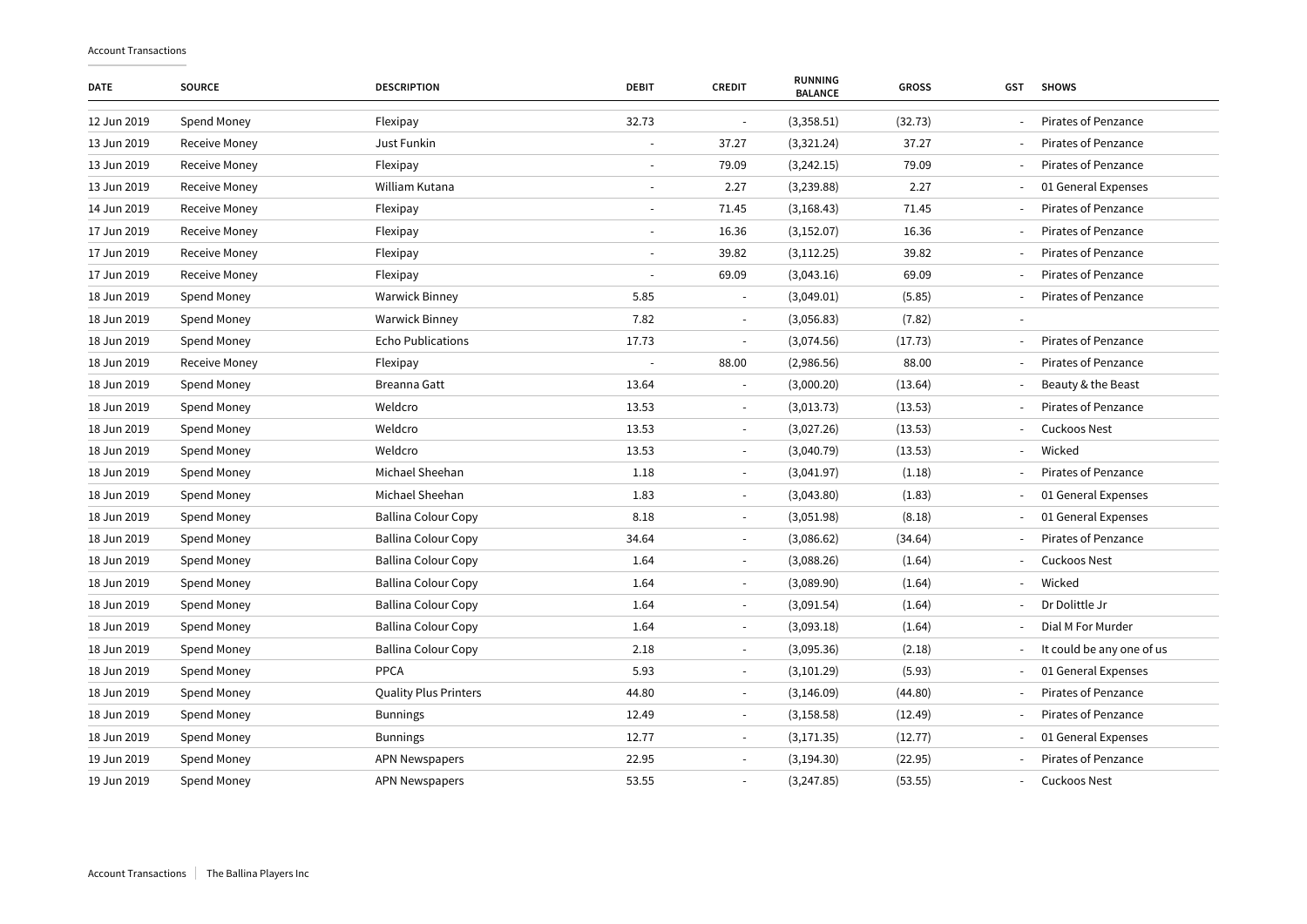| <b>DATE</b>                    | <b>SOURCE</b>        | <b>DESCRIPTION</b>             | <b>DEBIT</b> | <b>CREDIT</b>            | <b>RUNNING</b><br><b>BALANCE</b> | <b>GROSS</b> | <b>GST</b> | <b>SHOWS</b>               |
|--------------------------------|----------------------|--------------------------------|--------------|--------------------------|----------------------------------|--------------|------------|----------------------------|
| 19 Jun 2019                    | Spend Money          | Elizabeth Johnstone            | 20.40        | $\overline{\phantom{a}}$ | (3, 268.25)                      | (20.40)      |            | <b>Pirates of Penzance</b> |
| 19 Jun 2019                    | Spend Money          | Anjon Electrical & Fire        | 42.50        | $\overline{a}$           | (3,310.75)                       | (42.50)      |            | 01 General Expenses        |
| 19 Jun 2019                    | Spend Money          | James Webb                     | 5.45         | $\sim$                   | (3,316.20)                       | (5.45)       |            | Pirates of Penzance        |
| 19 Jun 2019                    | Receive Money        | Flexipay                       |              | 88.18                    | (3,228.02)                       | 88.18        |            | Pirates of Penzance        |
| 19 Jun 2019                    | Spend Money          | J & J Southon Air Conditioning | 27.50        | $\overline{\phantom{a}}$ | (3,255.52)                       | (27.50)      |            | 01 General Expenses        |
| 19 Jun 2019                    | Spend Money          | Macsound                       | 22.28        | $\sim$                   | (3,277.80)                       | (22.28)      |            | <b>Pirates of Penzance</b> |
| 20 Jun 2019                    | Receive Money        | Flexipay                       |              | 41.82                    | (3,235.98)                       | 41.82        |            | <b>Pirates of Penzance</b> |
| 21 Jun 2019                    | Receive Money        | Just Funkin                    |              | 73.64                    | (3, 162.34)                      | 73.64        |            | Pirates of Penzance        |
| 21 Jun 2019                    | Receive Money        | Flexipay                       |              | 91.45                    | (3,070.89)                       | 91.45        |            | Pirates of Penzance        |
| 21 Jun 2019                    | Receive Money        | Cash & Cheques                 |              | 25.00                    | (3,045.89)                       | 25.00        |            | 01 General Expenses        |
| 21 Jun 2019                    | Receive Money        | Cash & Cheques                 |              | 546.78                   | (2,499.11)                       | 546.78       |            | Pirates of Penzance        |
| 24 Jun 2019                    | Receive Money        | Flexipay                       |              | 36.36                    | (2,462.75)                       | 36.36        |            | <b>Pirates of Penzance</b> |
| 24 Jun 2019                    | Receive Money        | Flexipay                       |              | 35.45                    | (2,427.30)                       | 35.45        |            | <b>Pirates of Penzance</b> |
| 24 Jun 2019                    | Receive Money        | Flexipay                       |              | 2.73                     | (2,424.57)                       | 2.73         |            | Pirates of Penzance        |
| 25 Jun 2019                    | Receive Money        | Flexipay                       |              | 33.45                    | (2,391.12)                       | 33.45        |            | <b>Pirates of Penzance</b> |
| 25 Jun 2019                    | Receive Money        | Ramada Ballina                 |              | 50.00                    | (2,341.12)                       | 50.00        |            | 01 General Expenses        |
| 26 Jun 2019                    | Receive Money        | Flexipay                       |              | 24.55                    | (2,316.57)                       | 24.55        |            | Pirates of Penzance        |
| 26 Jun 2019                    | Receive Money        | Front Of House Takings         |              | 180.98                   | (2, 135.59)                      | 180.98       |            | <b>Pirates of Penzance</b> |
| 27 Jun 2019                    | Receive Money        | Flexipay                       |              | 33.82                    | (2,101.77)                       | 33.82        |            | <b>Pirates of Penzance</b> |
| 28 Jun 2019                    | Spend Money          | <b>NAB</b>                     | 15.27        | $\sim$                   | (2, 117.04)                      | (15.27)      |            | 01 General Expenses        |
| 28 Jun 2019                    | <b>Receive Money</b> | Flexipay                       |              | 20.36                    | (2,096.68)                       | 20.36        |            | Pirates of Penzance        |
| <b>Total GST</b>               |                      |                                | 620.05       | 2,177.74                 | (2,096.68)                       | 1,557.69     |            |                            |
| <b>Closing Balance</b>         |                      |                                | 2,096.68     | $\overline{\phantom{a}}$ | (2,096.68)                       |              |            |                            |
| <b>Lighting Expenses</b>       |                      |                                |              |                          |                                  |              |            |                            |
| 18 Jun 2019                    | Spend Money          | Weldcro - light brackets       | 135.30       | $\overline{\phantom{a}}$ | 135.30                           | 148.83       | 13.53      | <b>Pirates of Penzance</b> |
| 18 Jun 2019                    | Spend Money          | Weldcro - light brackets       | 135.30       | $\overline{a}$           | 270.60                           | 148.83       | 13.53      | <b>Cuckoos Nest</b>        |
| 18 Jun 2019                    | Spend Money          | Weldcro - light brackets       | 135.30       | $\overline{a}$           | 405.90                           | 148.83       | 13.53      | Wicked                     |
| 19 Jun 2019                    | Spend Money          | Macsound - Globes and cable    | 222.82       | ÷,                       | 628.72                           | 245.10       | 22.28      | <b>Pirates of Penzance</b> |
| <b>Total Lighting Expenses</b> |                      |                                | 628.72       | $\overline{a}$           | 628.72                           | 691.59       | 62.87      |                            |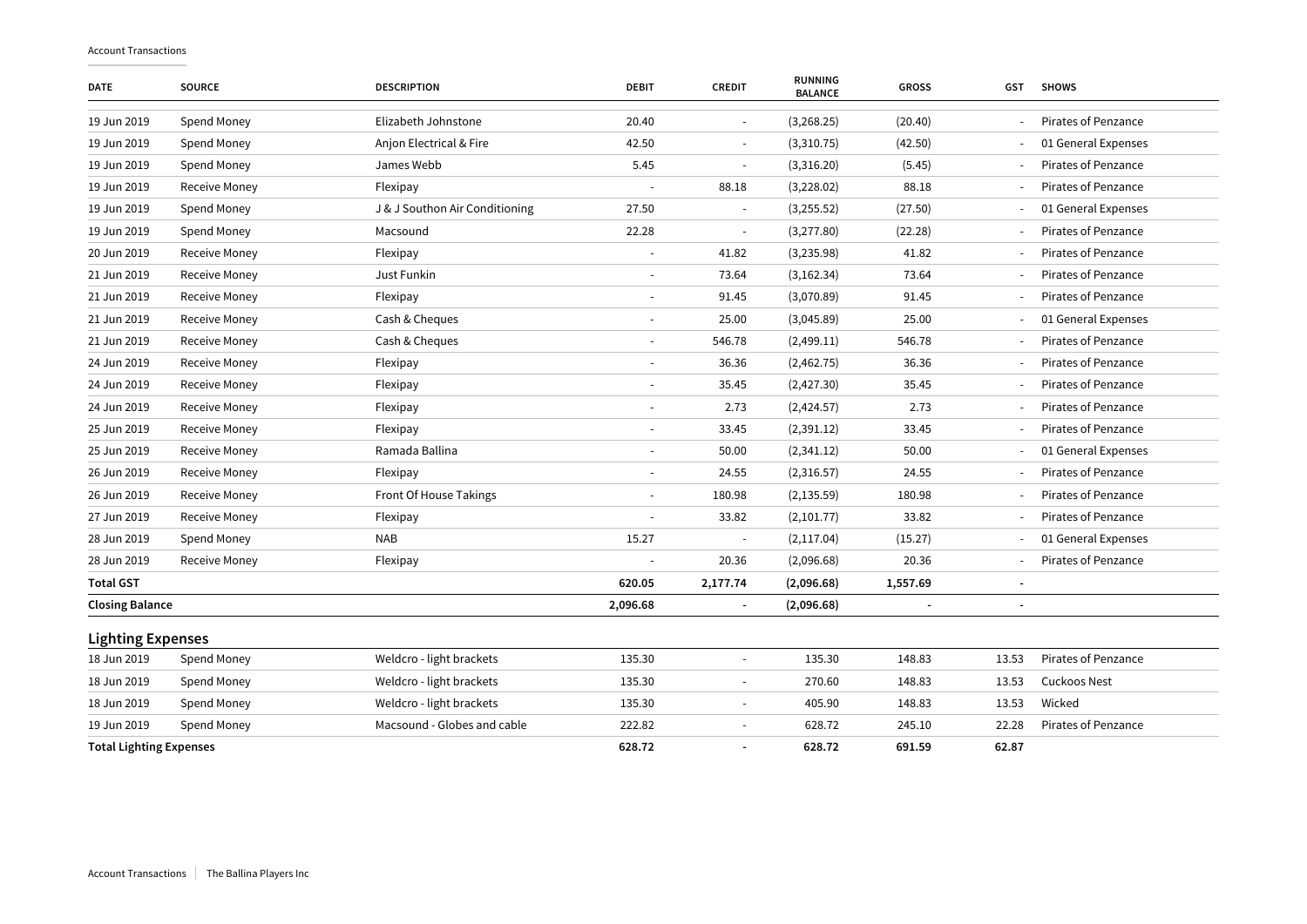| <b>DATE</b>                       | <b>SOURCE</b> | <b>DESCRIPTION</b>                              | <b>DEBIT</b>   | <b>CREDIT</b>            | <b>RUNNING</b><br><b>BALANCE</b> | <b>GROSS</b> | <b>GST</b> | <b>SHOWS</b>               |
|-----------------------------------|---------------|-------------------------------------------------|----------------|--------------------------|----------------------------------|--------------|------------|----------------------------|
| <b>Membership Fees</b>            |               |                                                 |                |                          |                                  |              |            |                            |
| 21 Jun 2019                       | Receive Money | Cash & Cheques - Membership                     |                | 136.36                   | 136.36                           | 150.00       | 13.64      | 01 General Expenses        |
| <b>Total Membership Fees</b>      |               |                                                 |                | 136.36                   | 136.36                           | 150.00       | 13.64      |                            |
| <b>Merchant Facility</b>          |               |                                                 |                |                          |                                  |              |            |                            |
| 28 Jun 2019                       | Spend Money   | NAB - June                                      | 152.73         | $\overline{\phantom{a}}$ | 152.73                           | 168.00       | 15.27      | 01 General Expenses        |
| <b>Total Merchant Facility</b>    |               |                                                 | 152.73         | ÷                        | 152.73                           | 168.00       | 15.27      |                            |
| Performance Sale                  |               |                                                 |                |                          |                                  |              |            |                            |
| 21 Jun 2019                       | Receive Money | Cash & Cheques - Scope Club                     | $\overline{a}$ | 1,227.27                 | 1,227.27                         | 1,350.00     | 122.73     | Pirates of Penzance        |
| 21 Jun 2019                       | Receive Money | Cash & Cheques - Ballina Region for<br>Refugees |                | 1,227.27                 | 2,454.54                         | 1,350.00     | 122.73     | <b>Pirates of Penzance</b> |
| <b>Total Performance Sale</b>     |               |                                                 |                | 2,454.54                 | 2,454.54                         | 2,700.00     | 245.46     |                            |
| Posters & Flyers                  |               |                                                 |                |                          |                                  |              |            |                            |
| 18 Jun 2019                       | Spend Money   | Ballina Colour Copy - Foyer poster              | 21.82          |                          | 21.82                            | 24.00        | 2.18       | It could be any one of us  |
| 18 Jun 2019                       | Spend Money   | Ballina Colour Copy - Posters                   | 186.36         | $\blacksquare$           | 208.18                           | 205.00       | 18.64      | <b>Pirates of Penzance</b> |
| <b>Total Posters &amp; Flyers</b> |               |                                                 | 208.18         | $\overline{a}$           | 208.18                           | 229.00       | 20.82      |                            |
| <b>Program Sales</b>              |               |                                                 |                |                          |                                  |              |            |                            |
| 21 Jun 2019                       | Receive Money | Cash & Cheques - Programs 14th -<br>20th        |                | 374.45                   | 374.45                           | 411.90       | 37.45      | Pirates of Penzance        |
| 26 Jun 2019                       | Receive Money | Front Of House Takings - Programs<br>21st-23rd  |                | 184.27                   | 558.72                           | 202.70       | 18.43      | Pirates of Penzance        |
| <b>Total Program Sales</b>        |               |                                                 |                | 558.72                   | 558.72                           | 614.60       | 55.88      |                            |
| Programs                          |               |                                                 |                |                          |                                  |              |            |                            |
| 18 Jun 2019                       | Spend Money   | Quality Plus Printers - Pirates<br>Programs     | 448.00         | $\overline{\phantom{a}}$ | 448.00                           | 492.80       | 44.80      | Pirates of Penzance        |
| <b>Total Programs</b>             |               |                                                 | 448.00         |                          | 448.00                           | 492.80       | 44.80      |                            |
| <b>Raffle Prizes</b>              |               |                                                 |                |                          |                                  |              |            |                            |
| 3 Jun 2019                        | Spend Money   | Michael Sheehan - Swish Cafe<br>vouchers        | 72.73          | L,                       | 72.73                            | 80.00        | 7.27       | Pirates of Penzance        |
| <b>Total Raffle Prizes</b>        |               |                                                 | 72.73          | ÷,                       | 72.73                            | 80.00        | 7.27       |                            |
| Raffles                           |               |                                                 |                |                          |                                  |              |            |                            |
| 21 Jun 2019                       | Receive Money | Cash & Cheques - Raffles 14th - 20th            |                | 481.91                   | 481.91                           | 530.10       | 48.19      | Pirates of Penzance        |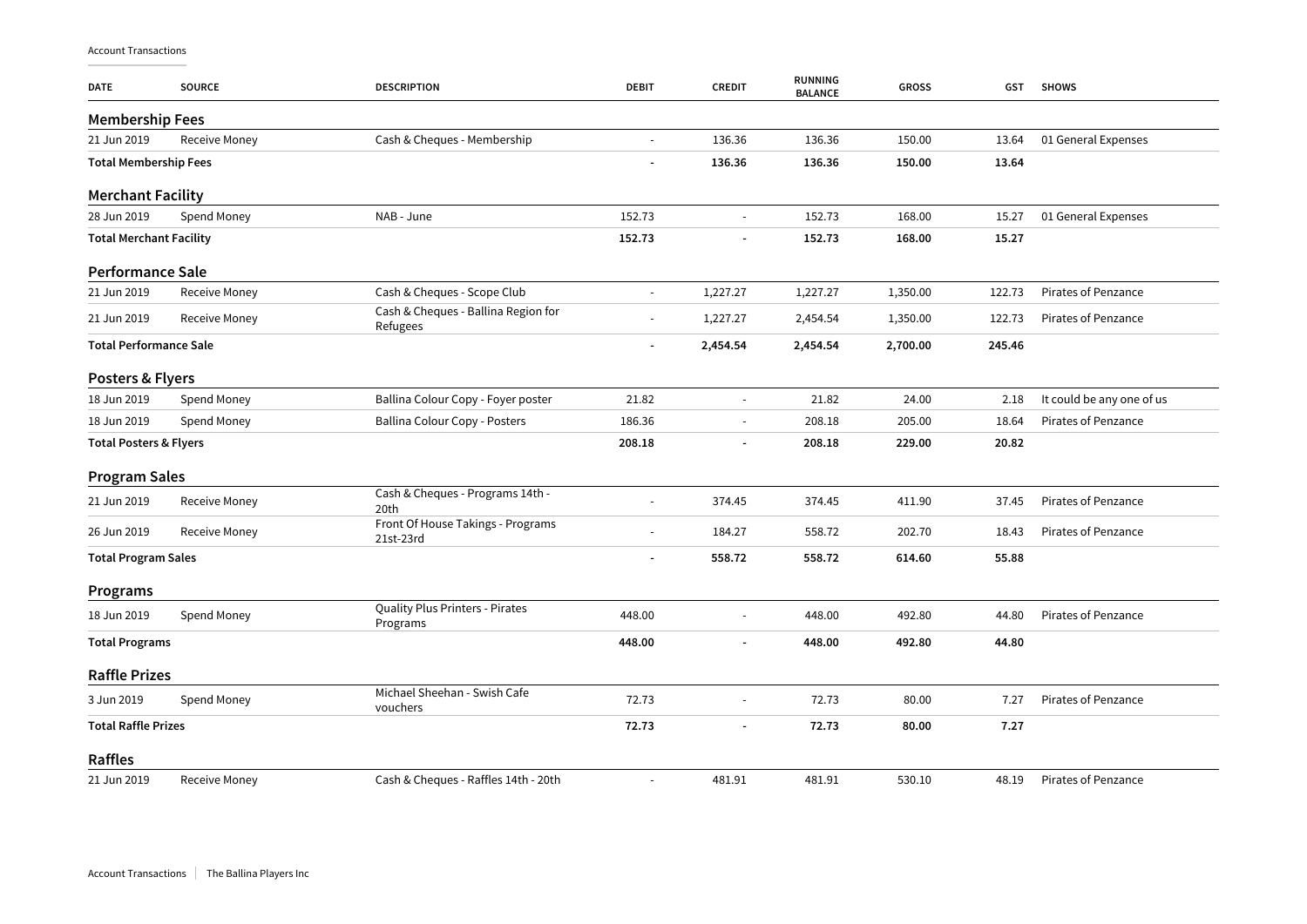| <b>DATE</b>                          | <b>SOURCE</b>                               | <b>DESCRIPTION</b>                                                                                       | <b>DEBIT</b>             | <b>CREDIT</b>         | <b>RUNNING</b><br><b>BALANCE</b> | <b>GROSS</b>   | <b>GST</b> | <b>SHOWS</b>               |
|--------------------------------------|---------------------------------------------|----------------------------------------------------------------------------------------------------------|--------------------------|-----------------------|----------------------------------|----------------|------------|----------------------------|
| 26 Jun 2019                          | <b>Receive Money</b>                        | Front Of House Takings - Raffles<br>21st-23rd                                                            |                          | 365.45                | 847.36                           | 402.00         | 36.55      | <b>Pirates of Penzance</b> |
| <b>Total Raffles</b>                 |                                             |                                                                                                          | $\blacksquare$           | 847.36                | 847.36                           | 932.10         | 84.74      |                            |
| <b>Rent Received</b>                 |                                             |                                                                                                          |                          |                       |                                  |                |            |                            |
| 21 Jun 2019                          | Receive Money                               | Cash & Cheques - Family History                                                                          | $\blacksquare$           | 113.64                | 113.64                           | 125.00         | 11.36      | 01 General Expenses        |
| <b>Total Rent Received</b>           |                                             |                                                                                                          |                          | 113.64                | 113.64                           | 125.00         | 11.36      |                            |
|                                      | <b>Repairs and Maintenance</b>              |                                                                                                          |                          |                       |                                  |                |            |                            |
| 3 Jun 2019                           | Spend Money                                 | O'Neill & Co - Bathroom Ceilings                                                                         | 914.55                   | $\sim$                | 914.55                           | 1,006.00       | 91.45      | 01 General Expenses        |
| 18 Jun 2019                          | Spend Money                                 | Bunnings - Bench for greenroom                                                                           | 85.50                    |                       | 1,000.05                         | 94.05          | 8.55       | 01 General Expenses        |
| 19 Jun 2019                          | Spend Money                                 | Anjon Electrical & Fire - Remove<br>and replace lights in bathroom<br>ceilings, powerpoints in greenroom | 425.00                   | $\sim$                | 1,425.05                         | 467.50         | 42.50      | 01 General Expenses        |
| 19 Jun 2019                          | Spend Money                                 | J & J Southon Air Conditioning -<br>Service aircons                                                      | 275.00                   | $\tilde{\phantom{a}}$ | 1,700.05                         | 302.50         | 27.50      | 01 General Expenses        |
| <b>Total Repairs and Maintenance</b> |                                             | 1,700.05                                                                                                 | $\overline{\phantom{a}}$ | 1,700.05              | 1,870.05                         | 170.00         |            |                            |
|                                      | Replacements/Minor Equip purch              |                                                                                                          |                          |                       |                                  |                |            |                            |
| 18 Jun 2019                          | Spend Money                                 | Michael Sheehan - Lead to SM<br>Monitor                                                                  | 11.77                    | $\blacksquare$        | 11.77                            | 12.95          | 1.18       | <b>Pirates of Penzance</b> |
|                                      | <b>Total Replacements/Minor Equip purch</b> |                                                                                                          | 11.77                    |                       | 11.77                            | 12.95          | 1.18       |                            |
| Rounding                             |                                             |                                                                                                          |                          |                       |                                  |                |            |                            |
| <b>Opening Balance</b>               |                                             |                                                                                                          | $\overline{a}$           | 0.01                  | 0.01                             | $\overline{a}$ |            |                            |
| 18 Jun 2019                          | Spend Money                                 | Weldcro                                                                                                  | 0.01                     | $\blacksquare$        | $\blacksquare$                   | (0.01)         |            |                            |
| <b>Total Rounding</b>                |                                             |                                                                                                          | 0.01                     |                       | ÷                                | (0.01)         |            |                            |
| <b>Closing Balance</b>               |                                             |                                                                                                          |                          |                       |                                  |                |            |                            |
| <b>Royalties</b>                     |                                             |                                                                                                          |                          |                       |                                  |                |            |                            |
| 18 Jun 2019                          | Spend Money                                 | PPCA - Annual music license                                                                              | 59.25                    |                       | 59.25                            | 65.18          | 5.93       | 01 General Expenses        |
| <b>Total Royalties</b>               |                                             |                                                                                                          | 59.25                    |                       | 59.25                            | 65.18          | 5.93       |                            |
| <b>Scripts</b>                       |                                             |                                                                                                          |                          |                       |                                  |                |            |                            |
| 3 Jun 2019                           | Spend Money                                 | Copy That                                                                                                | 11.36                    | $\blacksquare$        | 11.36                            | 12.50          | 1.14       | <b>Pirates of Penzance</b> |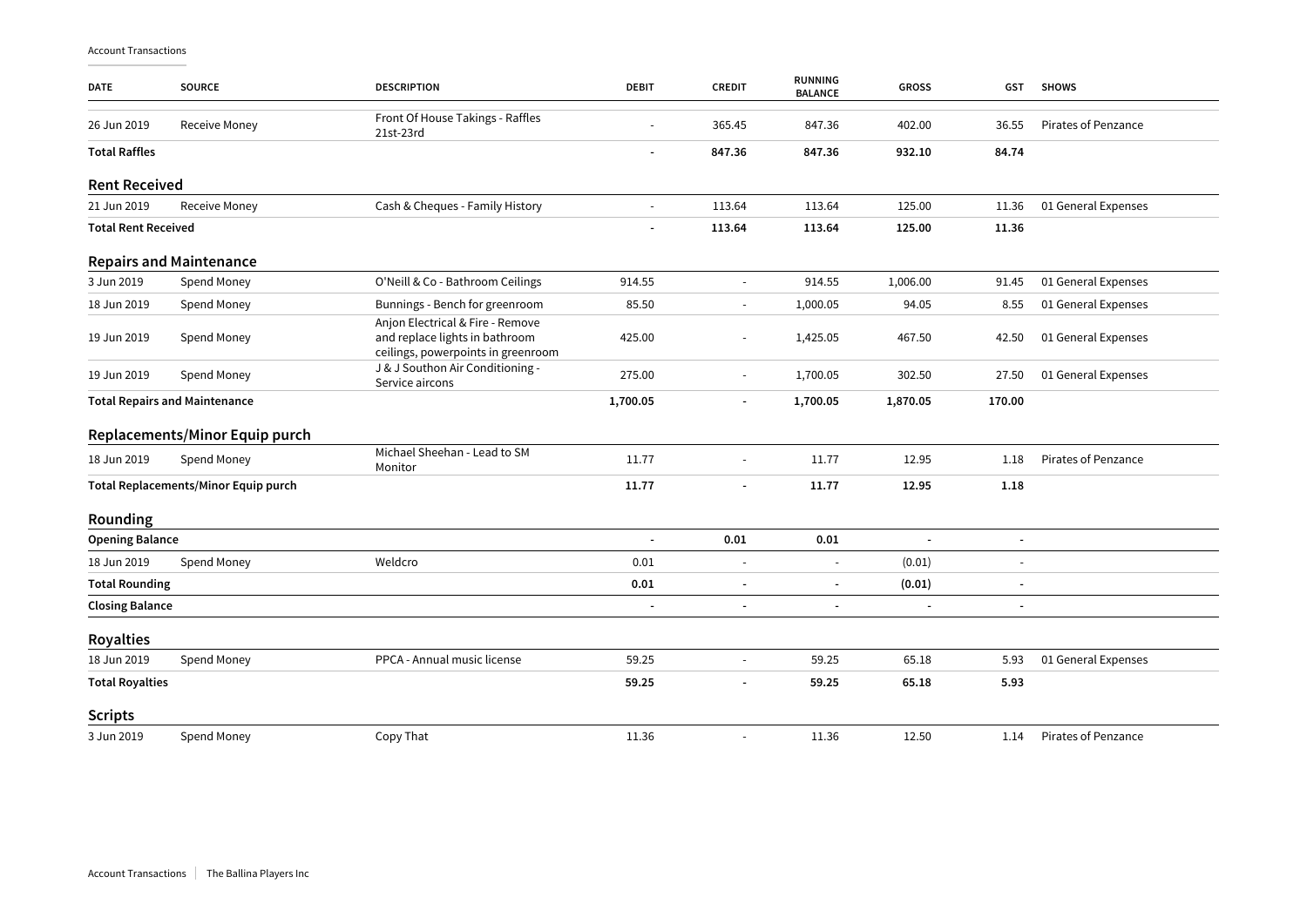| <b>DATE</b>                      | <b>SOURCE</b>        | <b>DESCRIPTION</b>                          | <b>DEBIT</b>             | <b>CREDIT</b>            | <b>RUNNING</b><br><b>BALANCE</b> | <b>GROSS</b>   | GST   | <b>SHOWS</b>               |
|----------------------------------|----------------------|---------------------------------------------|--------------------------|--------------------------|----------------------------------|----------------|-------|----------------------------|
| 18 Jun 2019                      | Spend Money          | Ballina Colour Copy - Scripts and<br>scores | 143.64                   |                          | 155.00                           | 158.00         | 14.36 | <b>Pirates of Penzance</b> |
| <b>Total Scripts</b>             |                      |                                             | 155.00                   |                          | 155.00                           | 170.50         | 15.50 |                            |
| <b>Set Construction</b>          |                      |                                             |                          |                          |                                  |                |       |                            |
| 18 Jun 2019                      | Spend Money          | Bunnings - timber & ply                     | 124.91                   |                          | 124.91                           | 137.40         | 12.49 | Pirates of Penzance        |
| 18 Jun 2019                      | Spend Money          | Bunnings - Drill bits, hinges &<br>screws   | 42.25                    | $\sim$                   | 167.16                           | 46.47          | 4.22  | 01 General Expenses        |
| <b>Total Set Construction</b>    |                      |                                             | 167.16                   | $\overline{a}$           | 167.16                           | 183.87         | 16.71 |                            |
| <b>Sound Expenses</b>            |                      |                                             |                          |                          |                                  |                |       |                            |
| 18 Jun 2019                      | Spend Money          | Ballina Colour Copy - Sound Manual          | 81.82                    | $\sim$                   | 81.82                            | 90.00          | 8.18  | 01 General Expenses        |
| 19 Jun 2019                      | Spend Money          | James Webb - headphone<br>extension cable   | 54.55                    | $\overline{\phantom{a}}$ | 136.37                           | 60.00          | 5.45  | Pirates of Penzance        |
| <b>Total Sound Expenses</b>      |                      | 136.37                                      |                          | 136.37                   | 150.00                           | 13.63          |       |                            |
| Sponsorship                      |                      |                                             |                          |                          |                                  |                |       |                            |
| 25 Jun 2019                      | <b>Receive Money</b> | Ramada Ballina                              | $\omega$                 | 500.00                   | 500.00                           | 550.00         | 50.00 | 01 General Expenses        |
| <b>Total Sponsorship</b>         |                      |                                             |                          | 500.00                   | 500.00                           | 550.00         | 50.00 |                            |
| Stock on hand - Bar              |                      |                                             |                          |                          |                                  |                |       |                            |
| <b>Opening Balance</b>           |                      |                                             | 280.92                   | $\blacksquare$           | 280.92                           | ÷,             |       |                            |
| 18 Jun 2019                      | Spend Money          | Warwick Binney - Soft drinks                | 78.18                    |                          | 359.10                           | 86.00          | 7.82  |                            |
| <b>Total Stock on hand - Bar</b> |                      |                                             | 78.18                    |                          | 359.10                           | 86.00          | 7.82  |                            |
| <b>Closing Balance</b>           |                      |                                             | 359.10                   | $\blacksquare$           | 359.10                           | $\overline{a}$ |       |                            |
| <b>Ticket Sales</b>              |                      |                                             |                          |                          |                                  |                |       |                            |
| 3 Jun 2019                       | <b>Receive Money</b> | Flexipay                                    | ÷,                       | 316.36                   | 316.36                           | 348.00         | 31.64 | Pirates of Penzance        |
| 3 Jun 2019                       | Receive Money        | Flexipay                                    | $\overline{\phantom{a}}$ | 140.00                   | 456.36                           | 154.00         | 14.00 | Pirates of Penzance        |
| 4 Jun 2019                       | <b>Receive Money</b> | Flexipay                                    | $\blacksquare$           | 440.00                   | 896.36                           | 484.00         | 44.00 | <b>Pirates of Penzance</b> |
| 5 Jun 2019                       | Receive Money        | Flexipay                                    | $\overline{\phantom{a}}$ | 241.82                   | 1,138.18                         | 266.00         | 24.18 | Pirates of Penzance        |
| 6 Jun 2019                       | Receive Money        | Flexipay                                    | $\overline{\phantom{a}}$ | 421.82                   | 1,560.00                         | 464.00         | 42.18 | <b>Pirates of Penzance</b> |
| 7 Jun 2019                       | Receive Money        | Flexipay                                    | $\blacksquare$           | 430.91                   | 1,990.91                         | 474.00         | 43.09 | <b>Pirates of Penzance</b> |
| 10 Jun 2019                      | Receive Money        | Flexipay                                    |                          | 545.45                   | 2,536.36                         | 600.00         | 54.55 | Pirates of Penzance        |
| 10 Jun 2019                      | <b>Receive Money</b> | Flexipay                                    | $\sim$                   | 190.91                   | 2,727.27                         | 210.00         | 19.09 | <b>Pirates of Penzance</b> |